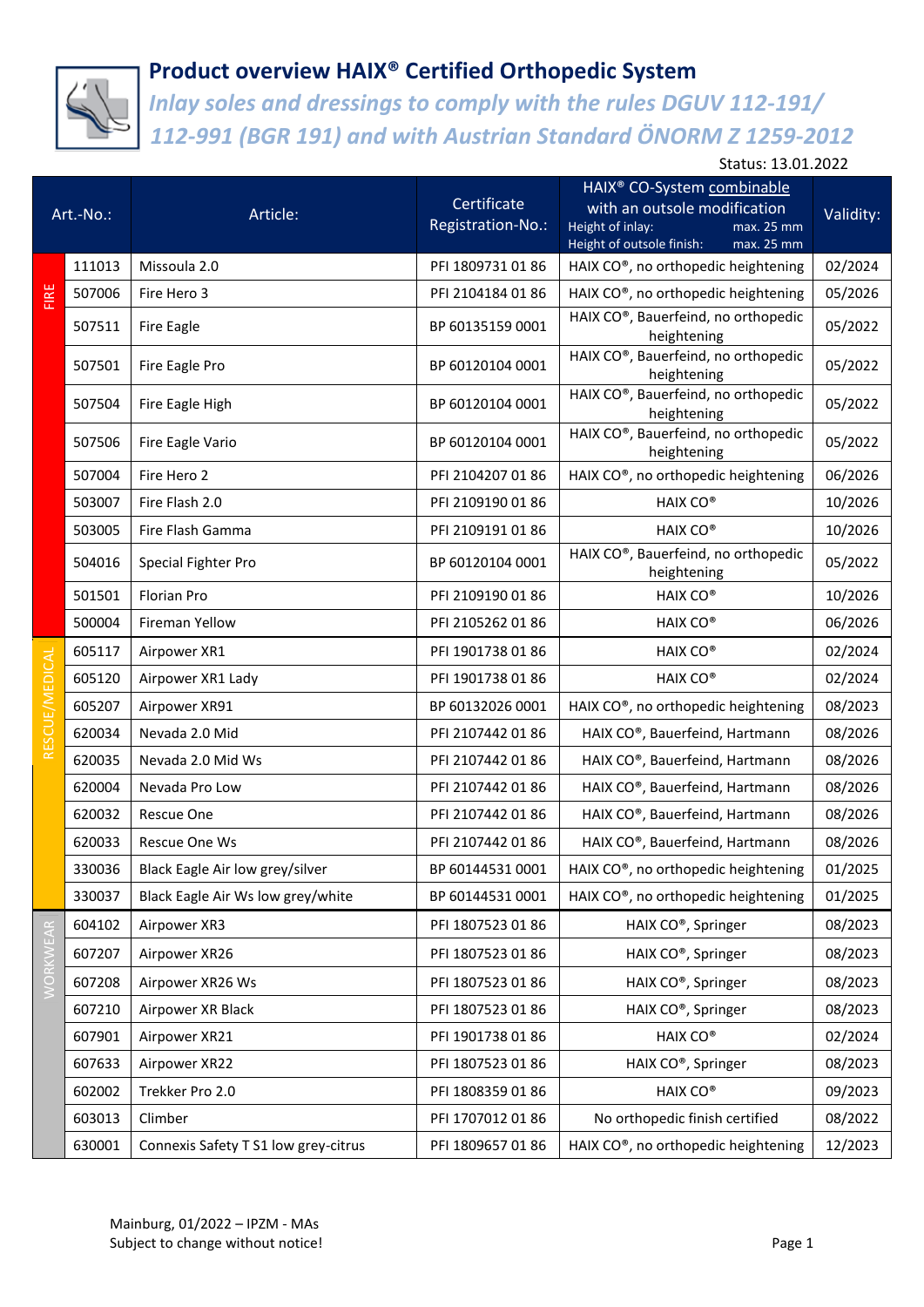

*Inlay soles and dressings to comply with the rules DGUV 112-191/ 112-991 (BGR 191) and with Austrian Standard ÖNORM Z 1259-2012*

Status: 13.01.2022

| 630002 | Connexis Safety T S1 low black-blue      | PFI 1809657 01 86 | HAIX CO®, no orthopedic heightening | 12/2023 |
|--------|------------------------------------------|-------------------|-------------------------------------|---------|
| 630003 | Connexis Safety T S1 low grey-red        | PFI 1809657 01 86 | HAIX CO®, no orthopedic heightening | 12/2023 |
| 630004 | Connexis Safety T S1P low black-silver   | PFI 1809681 01 86 | HAIX CO®, no orthopedic heightening | 12/2023 |
| 630010 | Connexis Safety T S1P low grey-citrus    | PFI 1809681 01 86 | HAIX CO®, no orthopedic heightening | 12/2023 |
| 630005 | Connexis Safety T Ws S1 low grey-citrus  | PFI 1809657 01 86 | HAIX CO®, no orthopedic heightening | 12/2023 |
| 630012 | Connexis Safety T Ws S1 low grey-atoll   | PFI 1809657 01 86 | HAIX CO®, no orthopedic heightening | 12/2023 |
| 630006 | Connexis Safety T Ws S1P low grey-silver | PFI 1809681 01 86 | HAIX CO®, no orthopedic heightening | 12/2023 |
| 630011 | Connexis Safety T Ws S1P low grey-citrus | PFI 1809681 01 86 | HAIX CO®, no orthopedic heightening | 12/2023 |
| 630009 | Connexis Air S1 low grey-blue            | PFI 1809657 01 86 | HAIX CO®, no orthopedic heightening | 12/2023 |
| 630007 | Connexis GTX S3 mid grey-citrus          | PFI 1809664 01 86 | HAIX CO®, no orthopedic heightening | 12/2023 |
| 630008 | Connexis GTX S3 mid black-silver         | PFI 1809664 01 86 | HAIX CO®, no orthopedic heightening | 12/2023 |
| 610042 | Black Eagle Safety 40.1 low stone-citrus | PFI 2107442 01 86 | HAIX CO®, Bauerfeind, Hartmann      | 08/2026 |
| 610009 | Black Eagle Safety 40.1 low blue-citrus  | PFI 2107442 01 86 | HAIX CO®, Bauerfeind, Hartmann      | 08/2026 |
| 610001 | Black Eagle Safety 40.1 low black-blue   | PFI 2107442 01 86 | HAIX CO®, Bauerfeind, Hartmann      | 08/2026 |
| 610002 | Black Eagle Safety 40.1 low black-red    | PFI 2107442 01 86 | HAIX CO®, Bauerfeind, Hartmann      | 08/2026 |
| 610010 | Black Eagle Safety 40.1 low black-black  | PFI 2107442 01 86 | HAIX CO®, Bauerfeind, Hartmann      | 08/2026 |
| 610041 | Black Eagle Safety 40.1 Ws low grey-mint | PFI 1809441 01 86 | HAIX CO®, Bauerfeind                | 10/2023 |
| 610015 | Black Eagle Safety 40.1 mid black-blue   | PFI 2107442 01 86 | HAIX CO®, Bauerfeind, Hartmann      | 08/2026 |
| 610017 | Black Eagle Safety 40.1 mid black-orange | PFI 2107442 01 86 | HAIX CO®, Bauerfeind, Hartmann      | 08/2026 |
| 610018 | Black Eagle Safety 40.1 mid black-red    | PFI 2107442 01 86 | HAIX CO®, Bauerfeind, Hartmann      | 08/2026 |
| 610019 | Black Eagle Safety 40.1 mid black-silver | PFI 2107442 01 86 | HAIX CO®, Bauerfeind, Hartmann      | 08/2026 |
| 610024 | Black Eagle Safety 40 mid black-black    | PFI 2107442 01 86 | HAIX CO®, Bauerfeind, Hartmann      | 08/2026 |
| 610003 | Black Eagle Safety 41.1 low black-silver | PFI 1908271 01 86 | HAIX CO®, Bauerfeind                | 09/2024 |
| 610005 | Black Eagle Safety 61.1 low              | PFI 1908271 01 86 | HAIX CO®, Bauerfeind                | 09/2024 |
| 620001 | Black Eagle Safety 50.1 low              | PFI 2107442 01 86 | HAIX CO®, Bauerfeind, Hartmann      | 08/2026 |
| 620005 | Black Eagle Safety 50 mid                | PFI 2107442 01 86 | HAIX CO®, Bauerfeind, Hartmann      | 08/2026 |
| 620010 | Black Eagle Safety 50 high               | PFI 2107442 01 86 | HAIX CO®, Bauerfeind, Hartmann      | 08/2026 |
| 610007 | Black Eagle Safety 53 low                | PFI 2107442 01 86 | HAIX CO®, Bauerfeind, Hartmann      | 08/2026 |
| 610022 | Black Eagle Safety 53 mid                | PFI 2107442 01 86 | HAIX CO®, Bauerfeind, Hartmann      | 08/2026 |
| 610008 | Black Eagle Safety 54 low                | PFI 1901112 01 86 | HAIX CO®, Bauerfeind, Hartmann      | 02/2024 |
| 610023 | Black Eagle Safety 54 mid black-red      | PFI 1901112 01 86 | HAIX CO®, Bauerfeind, Hartmann      | 02/2024 |
| 610031 | Black Eagle Safety 54 mid black-orange   | PFI 1901112 01 86 | HAIX CO®, Bauerfeind, Hartmann      | 02/2024 |
| 610012 | Black Eagle Safety 56 low                | PFI 2107442 01 86 | HAIX CO®, Bauerfeind, Hartmann      | 08/2026 |
| 610030 | Black Eagle Safety 56 mid                | PFI 2107442 01 86 | HAIX CO®, Bauerfeind, Hartmann      | 08/2026 |
| 610033 | Black Eagle Safety 56 LL mid             | PFI 2107442 01 86 | HAIX CO®, Bauerfeind, Hartmann      | 08/2026 |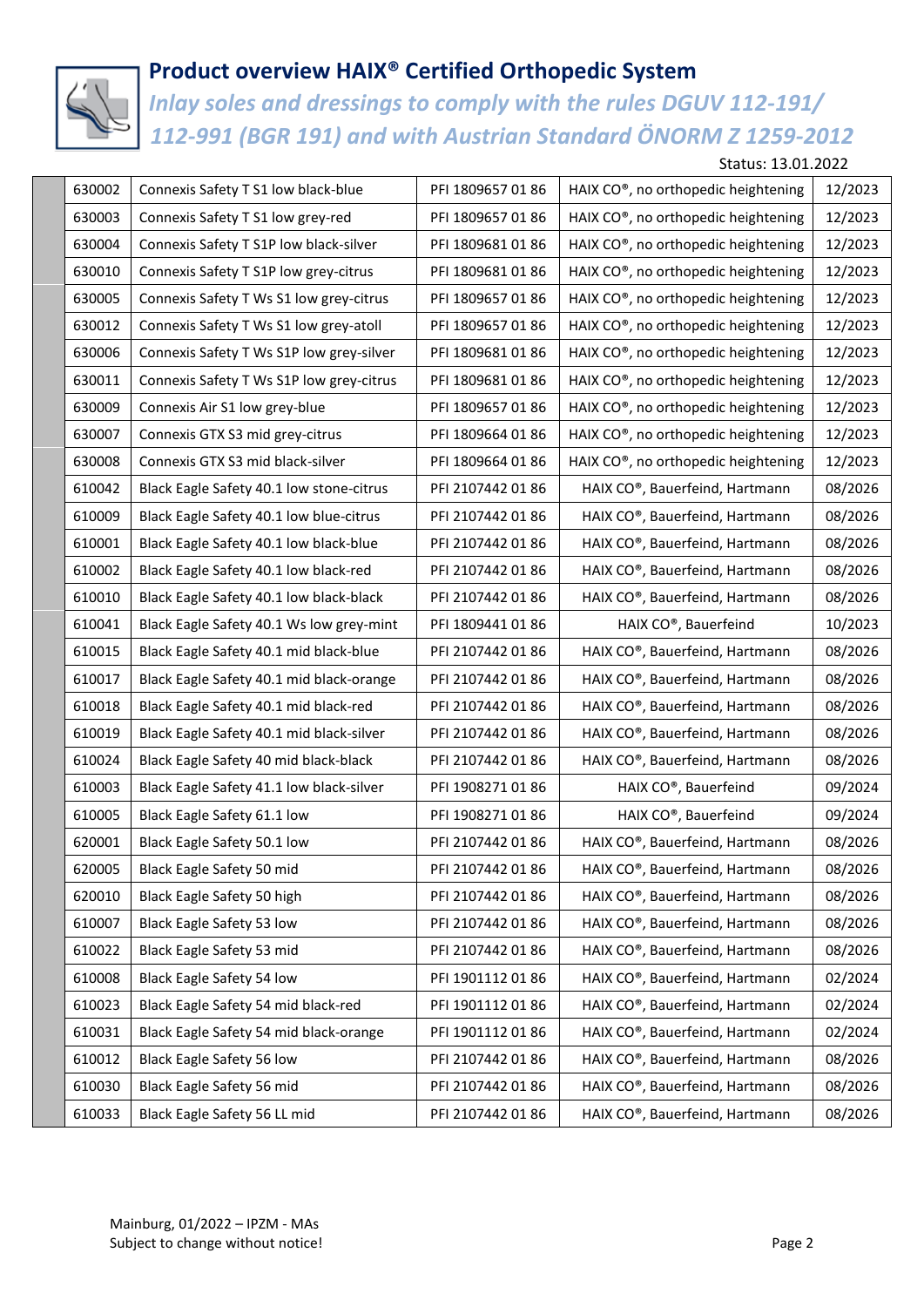

*Inlay soles and dressings to comply with the rules DGUV 112-191/ 112-991 (BGR 191) and with Austrian Standard ÖNORM Z 1259-2012*

Status: 13.01.2022

| <b>FOREST</b>   | 603113 | Protector Ultra 2.0 GTX lime green                    | PFI 2105716 01 86 | HAIX CO®, no orthopedic heightening | 06/2026 |
|-----------------|--------|-------------------------------------------------------|-------------------|-------------------------------------|---------|
|                 | 603112 | Protector Forest 2.1 GTX orange                       | PFI 2103852 01 86 | HAIX CO®, no orthopedic heightening | 05/2026 |
|                 | 603115 | Protector Forest 2.1 GTX red-yellow                   | PFI 2103852 01 86 | HAIX CO®, no orthopedic heightening | 05/2026 |
|                 | 602301 | Protector Alpin                                       | PFI 1707835 01 86 | Springer, no orthopedic heightening | 08/2022 |
|                 | 604110 | Protector Light 2.0                                   | PFI 1908863 01 86 | HAIX CO®, no orthopedic heightening | 10/2024 |
|                 | 602019 | Protector Pro 2.0                                     | PFI 2002784 01 86 | HAIX CO®, no orthopedic heightening | 04/2025 |
|                 | 602018 | Trekker Mountain 2.0                                  | PFI 1809541 01 86 | HAIX CO <sup>®</sup>                | 10/2023 |
| <b>ONITINUT</b> | 206316 | Nature One GTX high                                   | PFI 1907815 01 86 | No orthopedic finish certified      | 10/2024 |
|                 | 206320 | Nature Camo GTX                                       |                   | Not certified                       |         |
|                 | 206601 | Nature Two GTX                                        |                   | Not certified                       |         |
|                 | 206701 | Nature Trace GTX                                      | PFI 1907787 01 86 | HAIX CO®, no orthopedic heightening | 09/2024 |
|                 | 330005 | Black Eagle Athletic 2.0 V T high/desert/sz           | BP 60137142 0001  | HAIX CO®, no orthopedic heightening | 06/2024 |
| MILITARY        | 330006 | Black Eagle Athletic 2.0 V T mid/desert               | BP 60137142 0001  | HAIX CO®, no orthopedic heightening | 06/2024 |
|                 | 330008 | Black Eagle Athletic 2.0 V GTX mid/coyote             | BP 60137142 0001  | HAIX CO®, no orthopedic heightening | 06/2024 |
|                 | 330014 | Black Eagle Athletic 2.0 N GTX mid/brown              | BP 60137142 0001  | HAIX CO®, no orthopedic heightening | 06/2024 |
|                 | 206273 | Combat GTX coyote                                     | PFI 2010700 86 01 | HAIX CO®, no orthopedic heightening | 03/2026 |
|                 | 206307 | Scout Black                                           | PFI 1902459 01 86 | No orthopedic finish certified      | 03/2024 |
|                 | 214012 | Commander GTX                                         | AUVA 2020-5580    | HAIX CO®, no orthopedic heightening | 09/2025 |
|                 | 203308 | Nepal Pro                                             | AUVA 2021-5880    | HAIX CO®, no orthopedic heightening | 09/2026 |
|                 | 340002 | Black Eagle Tactical 2.0 GTX mid/black                | AUVA 2019-5354    | HAIX CO®, no orthopedic heightening | 06/2024 |
| POLICE          | 340003 | Black Eagle Tactical 2.0 GTX high/black               | AUVA 2019-5355    | HAIX CO®, no orthopedic heightening | 06/2024 |
|                 | 340036 | <b>Black Eagle Tactical 2.0 WTR GTX</b><br>high/black | AUVA 2021-5747    | HAIX CO®, no orthopedic heightening | 03/2026 |
|                 | 340001 | Black Eagle Tactical 2.1 GTX low/black                | AUVA 2020-5542    | HAIX CO®, no orthopedic heightening | 07/2024 |
|                 | 340028 | Black Eagle Tactical 2.1 Pro GTX mid/black            | AUVA 2018-5185    | HAIX CO®, no orthopedic heightening | 10/2023 |
|                 | 350001 | Connexis Go GTX LTR low/black                         | AUVA 2020-5644    | HAIX CO®, no orthopedic heightening | 12/2025 |
|                 | 350003 | Connexis Go GTX Ws LTR low/black                      | AUVA 2020-5672    | HAIX CO®, no orthopedic heightening | 12/2025 |
|                 | 350002 | Connexis Go GTX LTR mid/black                         | AUVA 2020-5645    | HAIX CO®, no orthopedic heightening | 12/2025 |
|                 | 350004 | Connexis Go GTX Ws LTR mid/black                      | AUVA 2020-5673    | HAIX CO®, no orthopedic heightening | 12/2025 |
|                 | 330042 | Black Eagle Athletic 2.1 GTX mid/black                | AUVA 2021-5783    | HAIX CO®, no orthopedic heightening | 04/2026 |
|                 | 330041 | Black Eagle Athletic 2.1 GTX low/black                | AUVA 2021-5782    | HAIX CO®, no orthopedic heightening | 04/2026 |
|                 | 330043 | Black Eagle Athletic 2.1 GTX high/black               | AUVA 2021-5784    | HAIX CO®, no orthopedic heightening | 04/2026 |
|                 | 330010 | Black Eagle Athletic 2.0 V GTX mid/sage               | BP 60137142 0001  | HAIX CO®, no orthopedic heightening | 06/2024 |
|                 | 330015 | Black Eagle Athletic 2.0 V GTX high/sage              | BP 60137142 0001  | HAIX CO®, no orthopedic heightening | 06/2024 |
|                 | 330004 | Black Eagle Athletic 2.0 T high/black/sz              | BP 60137142 0001  | HAIX CO®, no orthopedic heightening | 06/2024 |
|                 | 330016 | Black Eagle Athletic 2.1 T low/black                  | BP 60137142 0001  | HAIX CO®, no orthopedic heightening | 06/2024 |
|                 | 330007 | Black Eagle Athletic 2.0 V GTX mid/black              | BP 60137142 0001  | HAIX CO®, no orthopedic heightening | 06/2024 |